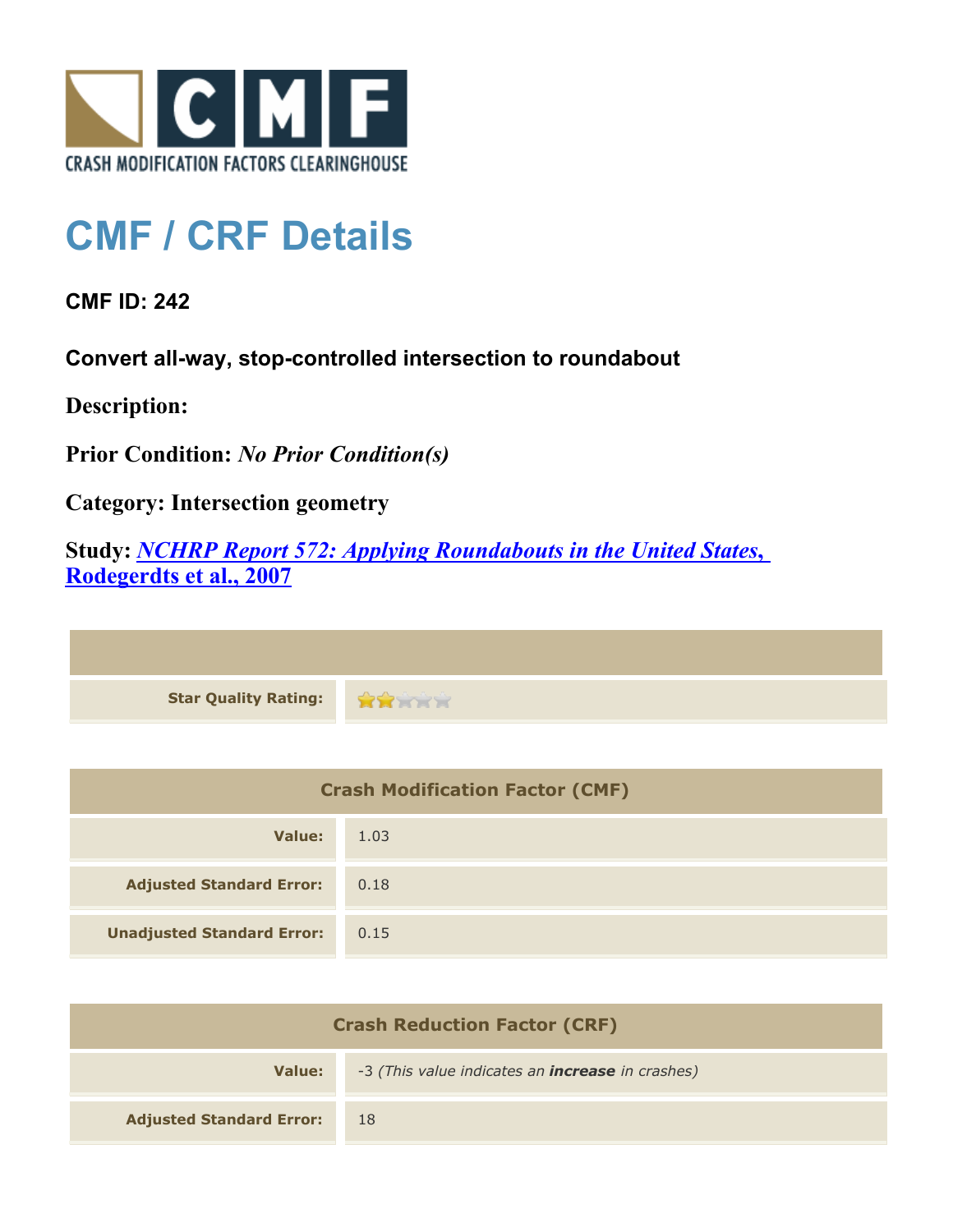| <b>Applicability</b>                    |               |
|-----------------------------------------|---------------|
| <b>Crash Type:</b>                      | All           |
| <b>Crash Severity:</b>                  | All           |
| <b>Roadway Types:</b>                   | Not Specified |
| <b>Number of Lanes:</b>                 | $1$ or $2$    |
| <b>Road Division Type:</b>              |               |
| <b>Speed Limit:</b>                     |               |
| <b>Area Type:</b>                       | All           |
| <b>Traffic Volume:</b>                  |               |
| <b>Time of Day:</b>                     |               |
| If countermeasure is intersection-based |               |

| <b>Intersection Type:</b>         | Roadway/roadway (not interchange related) |
|-----------------------------------|-------------------------------------------|
| <b>Intersection Geometry:</b>     | $4$ -leg                                  |
| <b>Traffic Control:</b>           | Stop-controlled                           |
| <b>Major Road Traffic Volume:</b> |                                           |
| <b>Minor Road Traffic Volume:</b> |                                           |

| <b>Development Details</b>      |  |
|---------------------------------|--|
| <b>Date Range of Data Used:</b> |  |
| <b>Municipality:</b>            |  |
| State:                          |  |